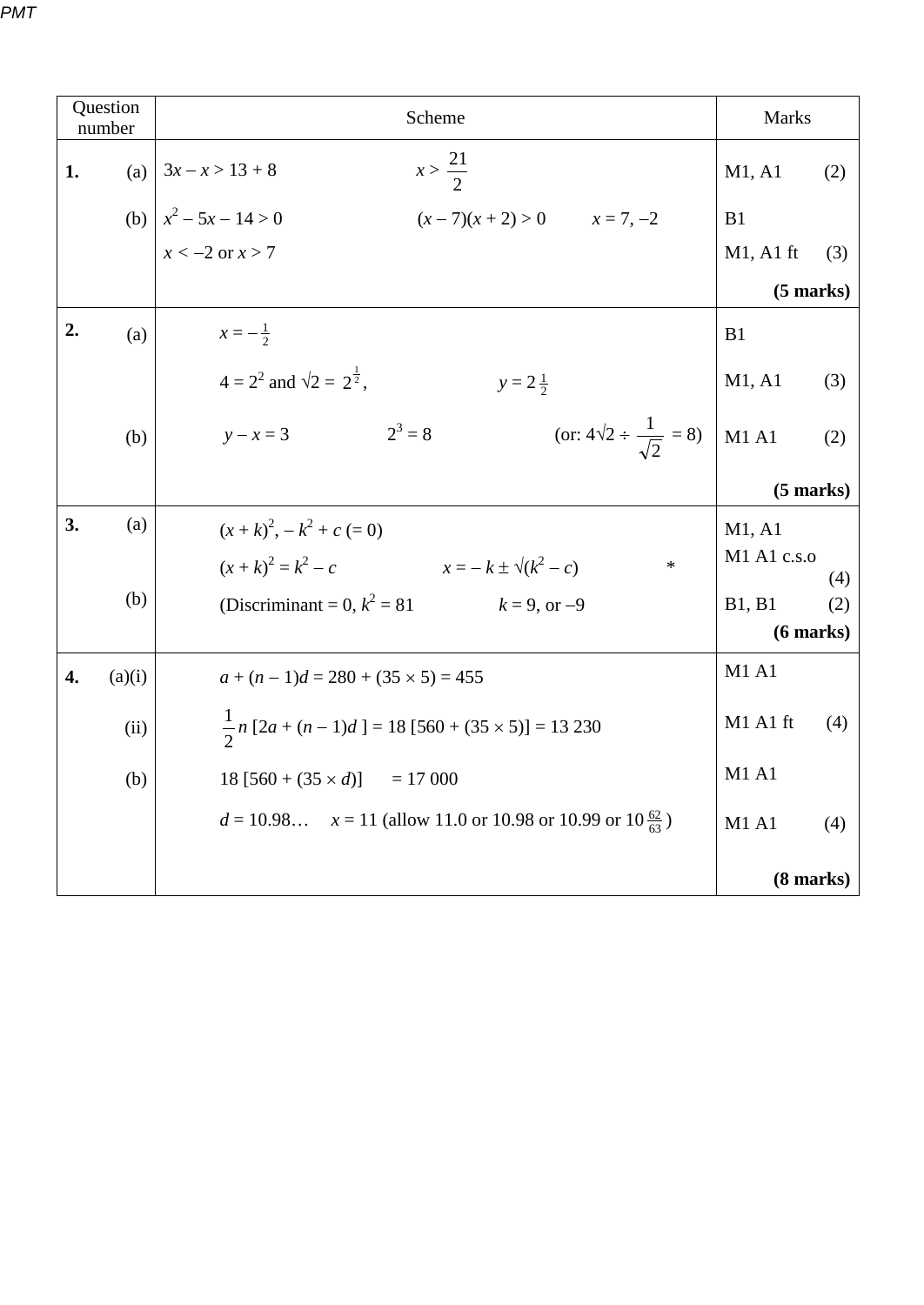| Question<br>number | Scheme                                                                                                            | <b>Marks</b>          |  |
|--------------------|-------------------------------------------------------------------------------------------------------------------|-----------------------|--|
| 5.<br>(a)          | $(2, 0)$ (or $x = 2$ , $y = 0$ )                                                                                  | B <sub>1</sub><br>(1) |  |
|                    | (b) $y^2 = 4\left(\frac{3y+12}{2}-2\right)$ or $\left(\frac{2x-12}{3}\right)^2 = 4(x-2)$                          | M1                    |  |
|                    | $y^2 - 6y - 16 = 0$ or $x^2 - 21x + 54 = 0$ (or equiv. 3 terms)                                                   | A1                    |  |
|                    | $(y+2)(y-8) = 0$ , $y = $ or $(x-3)(x-18) = 0$ , $x = $ (3 term quad.)                                            | M1                    |  |
|                    | $y = -2$ , $y = 8$<br>or $x = 3, x = 18$                                                                          | A1                    |  |
|                    | $x = 3$ , $x = 18$ or $y = -2$ , $y = 8$ (attempt <u>one</u> for M mark)<br>(A1ft requires both values)           | M1 A1ft<br>(6)        |  |
| (c)                | Grad. of $AQ = \frac{8-0}{18-2}$ , Grad. of $AP = \frac{0-(-2)}{2-3}$ (attempt <u>one</u> for M mark)             | M1 A1ft               |  |
|                    | $m_1 \times m_2 = \frac{1}{2} \times -2 = -1$ , so $\angle PAQ$ is a right angle<br>$(A1 \text{ is c.s.}0.)$      | <b>M1 A1</b><br>(4)   |  |
|                    | Alternative:<br>Pythagoras: Find 2 lengths<br>[M1]                                                                |                       |  |
|                    | $AQ = \sqrt{320}$ , $AP = \sqrt{5}$ , $PQ = \sqrt{325}$ (O.K. unsimplified)<br>[Alft]                             |                       |  |
|                    | (if decimal values only are given, with no working shown, require                                                 |                       |  |
|                    | at least 1 d.p. accuracy for M1(implied) A1)                                                                      |                       |  |
|                    | $AQ^{2} + AP^{2} = PQ^{2}$ , so $\angle PAQ$ is a right angle<br>[M1, A1]                                         |                       |  |
|                    | M1 requires attempt to use Pythag. for right angle at $A$ , and                                                   |                       |  |
|                    | A1 requires correct <u>exact</u> working $+$ conclusion.                                                          |                       |  |
|                    |                                                                                                                   | $(11$ marks)          |  |
| 6.<br>(a)          | <i>AB</i> : $m = -\frac{4}{3}$ , <i>BC</i> : $m = \frac{3}{4}$<br>(s.c. AB: $\frac{4}{3}$ , BC: $\frac{3}{4}$ B1) | B1, M1 A1 ft<br>(3)   |  |
|                    | (b) $BC = \sqrt{(8^2 + (k-4)^2)}$<br>$(=\sqrt{k^2-8k+80})$                                                        | <b>M1 A1</b><br>(2)   |  |
|                    | (c) $(k^2 - 8k + 80) = 100$<br>(Their $BC^2 = 100$ )                                                              | M1                    |  |
|                    | $k^2 - 8k - 20 = 0$<br>$(k-10) (k+2) = 0$                                                                         | M1 A1                 |  |
|                    | $k = 10$ , $k = -2$ (rejected)                                                                                    | A <sub>1</sub><br>(4) |  |
| (d)                | (11, 6)                                                                                                           | <b>B1 B1</b><br>(2)   |  |
|                    |                                                                                                                   | $(11$ marks)          |  |